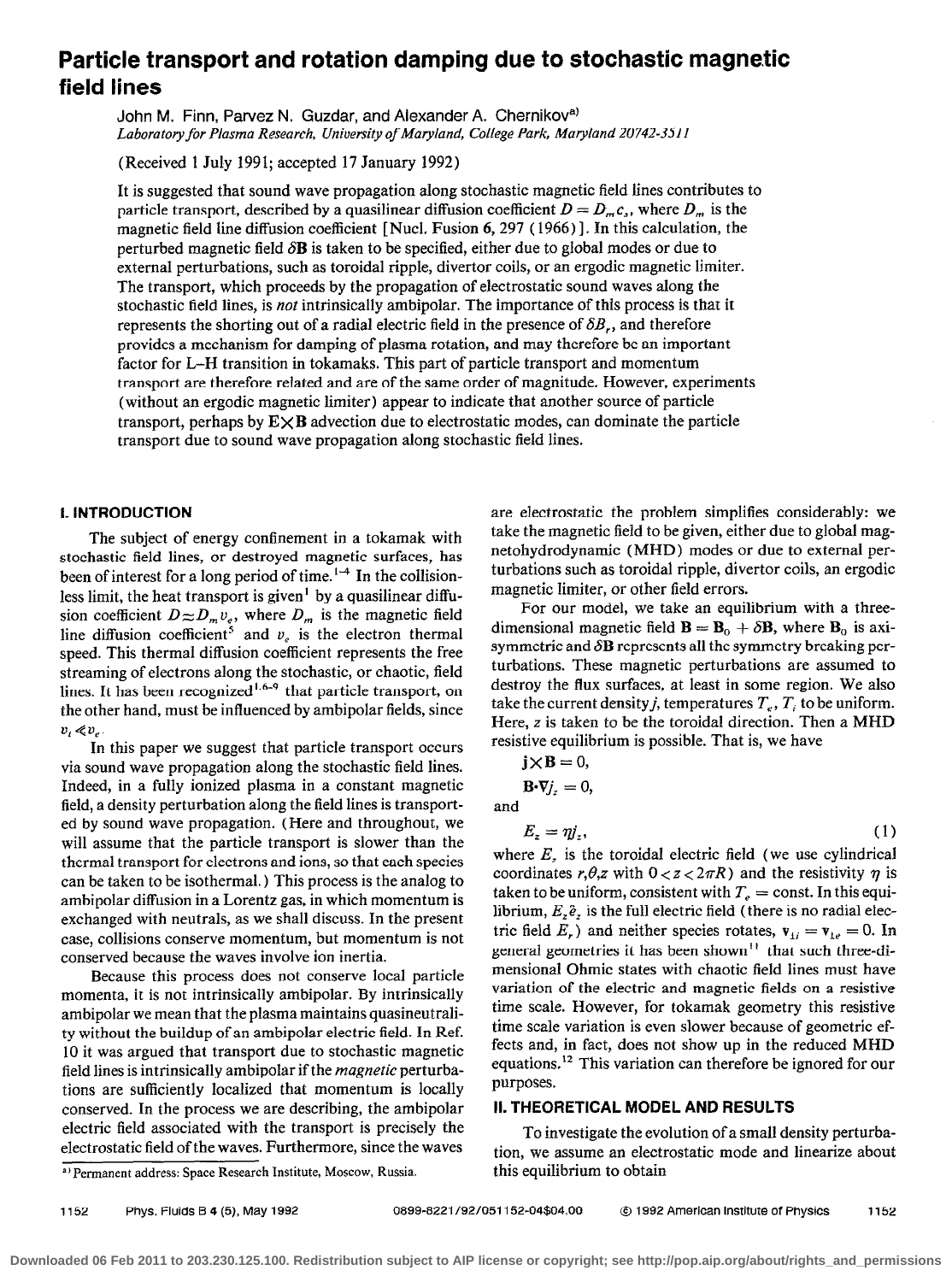$$
m\frac{\partial \tilde{\mathbf{v}}}{\partial t} = -e\,\nabla\tilde{\phi} + e\tilde{\mathbf{v}} \times \mathbf{B} - \frac{T_i\,\nabla\tilde{n}}{n},\qquad(2a)
$$

$$
0 = e \nabla \tilde{\phi} - e \tilde{\mathbf{v}}_e \times \mathbf{B} - \frac{T_e \nabla \tilde{n}}{n}, \qquad (2b)
$$

$$
\frac{\partial \tilde{n}}{\partial t} = -n \nabla \cdot \tilde{\mathbf{v}}.\tag{2c}
$$

The component of the electron equation of motion, Eq. (2b), parallel to **B** gives  $\mathbf{B}\cdot\nabla(e\tilde{\phi} - T_e\tilde{n}/n) = 0$ . By the assumption of chaotic field lines (i.e.,  $\mathbf{B}\cdot\nabla Q = 0$  implies  $Q =$  const throughout the plasma), we find that the electrons are adiabatic  $e\phi/T_e = \tilde{n}/n$ . Substituting again in Eq. (2b), we find that  $v_{el} = 0$ , i.e., the electrons do not rotate. (The  $E \times B$  and diamagnetic drifts cancel.) Also, the perpendicular component of Eq. (2a) (without the inertia term for  $\omega/\omega_{ci} \ll 1$ , where  $\omega_{ci} = eB/m$  ) gives

$$
\tilde{\mathbf{v}}_{i1} = \frac{(T_e + T_i)\mathbf{B} \times \nabla \tilde{n}}{enB^2} = \left(1 + \frac{T_i}{T_e}\right)\frac{\mathbf{B} \times \nabla \tilde{\phi}}{B^2}.
$$
 (3)

That is, the ions rotate due to  $\mathbf{E} \times \mathbf{B}$  and diamagnetic drift,<br>which are additive. The term  $-n\nabla \cdot \mathbf{v}_{ii} \approx -n(1$ which are additive. The term  $+ T_{i}/T_{i}$ ) $\nabla (1/B^{2}) \cdot B \times \nabla \tilde{\phi}$  on the right in Eq. (2c) is negligible because we are ignoring toroidal curvature effects. Therefore, we obtain, from the parallel component of Eq. (2a) and from Eq. (2c),

$$
nm\frac{\partial \tilde{v}_{\parallel}}{\partial t} = -ne\hat{\mathbf{b}}\cdot\nabla\tilde{\phi} - T_i\hat{\mathbf{b}}\cdot\nabla\tilde{n} = -T\hat{\mathbf{b}}\cdot\nabla\tilde{n},\qquad(4a)
$$

$$
\frac{\partial \tilde{n}}{\partial t} = -n \nabla \cdot \tilde{\mathbf{v}}_{\parallel} = -n B \hat{\mathbf{b}} \cdot \nabla \left( \frac{\tilde{v}_{\parallel}}{B} \right),\tag{4b}
$$

where  $B = |\mathbf{B}|$ ,  $\hat{\mathbf{b}} = \mathbf{B}/B$ , and  $T = T_e + T_i$ . In (nonintrinsic) ambipolar diffusion in a Lorentz gas, the equation corresponding to Eq. (4a) is  $0 = -ne\mathbf{b}\cdot\nabla\phi - T_i\mathbf{b}\cdot\nabla\tilde{n}$  $-nv_{in}m_{i}\tilde{v}_{n}$ . The momentum transferred to the neutrals by the ion-neutral drag exactly corresponds to the acceleration of the ions in Eq. (4a). Clearly, the density gradient couples to ion flow mediated by the electrostatic potential in both cases, making the process nonintrinsically ambipolar.

The polarization drift  $\mathbf{v}_1^p = - (m/eB^2)(\partial/\partial t)\nabla_1\phi$ leads to finite Larmor radius (FLR) and electromagnetic effects, which are negligible for the following reasons: the term  $n \nabla \cdot \mathbf{v}_1^p$  in Eq. (4b) gives, with  $e\phi/T_e = \tilde{n}/n$ , a factor  $(1 + k_1^2 \rho_s^2)$  on the left in (4b), where  $\rho_s^2 = (T_e/m_i)/\omega_{ci}^2$ . We will assume that  $k_1$  is small enough for such FLR effects to be negligible. The quasineutrality condition (or vorticity equation)  $\nabla \cdot \tilde{\mathbf{v}}_1^p = -\nabla \cdot (\tilde{\mathbf{j}}_{\parallel}/ne) = -(1/ne)\mathbf{B} \cdot \nabla (\tilde{\mathbf{j}}_{\parallel}/B),$ gives

$$
\frac{nm}{B}\frac{\partial}{\partial t}\nabla_1^2\tilde{\phi} = \mathbf{B}\cdot\tilde{\nabla y_i}.
$$

This implies that there is coupling to the Alfvén wave. However, the magnetic perturbation **B** induced by  $j_z$  does not enter on the right in Eq. (4a) because there is no equilibrium density gradient. Also, the term  $e \partial A_{\parallel}/\partial t$  in the component of Eq. (2b) parallel to **B** is of order  $\beta \sim c_s^2/v_A^2$  relative to  $e \nabla_{\parallel} \phi$ .

Again, because we are ignoring toroidal curvature and finite aspect ratio effects, we can take  $B$  to be constant and find

$$
\frac{\partial \tilde{v}_{\parallel}}{\partial t} = -\frac{c_s^2}{n} \hat{\mathbf{b}} \cdot \nabla \tilde{n},
$$
  

$$
\frac{\partial \tilde{n}}{\partial t} = -n \hat{\mathbf{b}} \cdot \nabla \tilde{v}_{\parallel}.
$$
 (5)

Then, writing  $u = \tilde{v}_{\parallel}/c_s + \tilde{n}/n$ ,  $v = \tilde{v}_{\parallel}/c_s - \tilde{n}/n$ , we obtain

$$
\frac{\partial u}{\partial t} + c_s \hat{\mathbf{b}} \cdot \nabla u = 0,
$$
  

$$
\frac{\partial v}{\partial t} - c_s \hat{\mathbf{b}} \cdot \nabla v = 0.
$$
 (6)

Thus *u* represents a wave propagating to the right  $(\omega = k_{\parallel} c_s)$  and v represents a wave propagating to the left  $(\omega = -k_{\parallel} c_s)$ . Also note that the advective "flow"  $\mathbf{u}_s \equiv c_s \mathbf{b}$ is divergence-free for this equilibrium.

Applying quasilinear theory to the evolution of  $\langle u \rangle$  and  $\langle v \rangle$ , where  $\langle u \rangle = (4\pi^2 R)^{-1} \int u \, d\theta \, dz$ , we find

$$
\frac{\partial}{\partial t} \langle u \rangle = \frac{1}{r} \frac{\partial}{\partial r} \left( r D \frac{\partial}{\partial r} \langle u \rangle \right),
$$
  
 
$$
D = D_m c_s,
$$
 (7)

where  $D_m = (\delta B / B)^2 l_c$  is the magnetic field line diffusion coefficient,<sup>5</sup> with correlation length  $l_c \sim qR$ . A similar equation holds for  $\langle v \rangle$ . This diffusion coefficient for particle transport is of order  $\sqrt{m_e/m_i}$  smaller than that for collisionless electron thermal conduction,' but comparable to that for ion thermal conduction, i.e.,  $v_i \sim c_s$  if  $T_e \sim T_i$ . [Semantically it would perhaps be clearer to call the process described by Eqs.  $(5)-(7)$  density transport rather than particle transport since it proceeds by wave propagation rather than actual transfer of particles.] Of course, the evolution of  $u$  and  $v$ , like the evolution of any passive scalar, is not fully described by quasilinear theory. The actual behavior involves the development of fine scales perpendicular to  $B$  as the quantities are "advected" along  $\mathbf{u}_s = \pm c_s \mathbf{b}$ . However, dissipative effects, such as viscosity in Eq. (4a), cause strong decay of the high  $k$  Fourier components of  $u$  and  $v$  leading to overall decay. (We assume that dissipation is sufficient that  $k_{\perp}^2 \rho_s^2 \ll 1$  holds.) The quasilinear coefficient (7) describes only the nondissipative early time behavior as the short scales are being developed and  $u$ ,  $v$  are propagating along the chaotic field lines throughout the plasma.

If  $T_{e}/T_{i}$  is of order unity, sound waves in a collisionless plasma are, of course, Landau damped with  $\omega_i \sim \omega_r \sim k_{\parallel} c_s$ . If we take a representative field line that wanders over the minor radius  $a$  (or some fraction thereof), the length of this field line is  $L \sim a^2/D_m$ . Therefore a typical initial perturbation  $\tilde{n}$  initialized constant along the magnetic surfaces corresponding to the axisymmetric field  $B_0$  will have

$$
k_{\parallel} \sim \frac{1}{L} \sim \frac{D_m}{a^2} \sim \left(\frac{\delta B}{B}\right)^2 \frac{qR}{a^2} \,. \tag{8}
$$

Landau damping, then, will be negligible if  $v_{ii} > k_{\parallel} c_s$ , or

$$
\nu_{ii} > \left(\frac{\delta B}{B}\right)^2 \frac{qRc_s}{a^2} \,. \tag{9}
$$

In terms of  $\lambda_i \sim c_s/v_{ii}$ , the condition is

$$
\frac{qR}{\lambda_i} > \left(\frac{\delta B}{B}\right)^2 \left(\frac{qR}{a}\right)^2.
$$
 (10)

1153 Phys. Fluids B, Vol. 4, No. 5, May 1992 Finn, Guzdar, and Chernikov 1153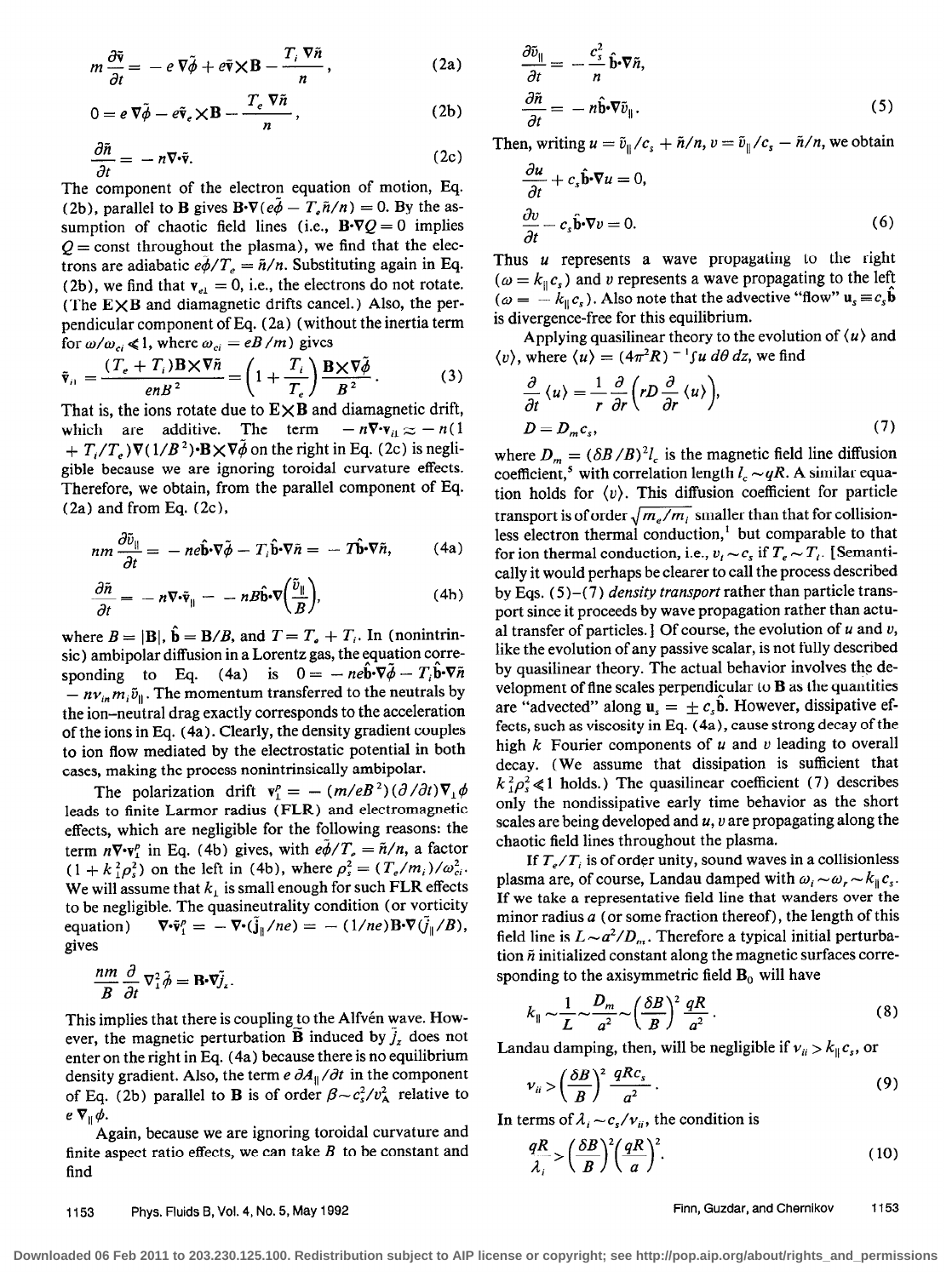The mean-free path  $\lambda_i$  may be comparable to qR ( $\lambda_i \sim 10^3$ ) cm for typical edge parameters  $T_i = 50$  eV,  $n = 2 \times 10^{12}$ ) and scales as  $T_i^2/n$ . Therefore this condition is easily satisfied. On the other hand, even if this inequality is not satisfied, the decay rate from Eq. (7) is  $\gamma = D_m c_s/a^2$ , which is comparable to  $\omega_i \sim k_{\parallel} c_s$ , by Eq. (8). Therefore, even in the collisionless regime, Landau damping and damping by chaotic mixing are comparable. Note further that even if Landau damping dominates, it contributes to radial transport of density only because of the presence of chaotic field lines.

The initial density perturbation  $\tilde{n}$  is accompanied by an initial electrostatic potential perturbation  $\bar{\phi} = T_c \tilde{n}/en$ , and therefore with a radial electric field  $E_r$ . The diffusion process of Eq. (7) therefore also represents the effect of shorting out this radial electric field by the presence of stochastic field lines. The primary shorting is due to electrons and occurs on an  $\omega_{p}^{-1}$  time scale. On longer time scales, electrons become adiabatic ( $e\tilde{\phi}/T_e = \tilde{n}/n$ ) and the remaining potential is shorted out by the sound wave propagation. (If the density  $\tilde{n}$ is specified by a particle flux from the boundary of the stochastic region, rather than as an initial perturbation, this effect represents only a tendency to short out  $E<sub>r</sub>$  and flatten the density.) Furthermore, since  $\phi$  is associated with an initial rotation [Eq.  $(3)$ ] the diffusion coefficient  $(7)$  represents a rotation damping effect. (Here it is important that the magnetic perturbation  $\delta \mathbf{B}$  be due to external coils or due to modes locked to external perturbations: a propagating magnetic perturbation would provide damping of rotation relative to a rotating frame.) This effect is of potential importance because it can balance the rotation generation mechanisms of asymmetric transport $13,14$  or Reynolds stress,<sup>15-17</sup> which have been invoked to explain the spin-up of H-mode discharges. The present rotation damping mechanism differs from the other plausible rotation damping effect, namely magnetic pumping, in the following ways: our mechanism shorts out the electrostatic potential  $\phi$  and therefore damps all the perpendicular motion  $\tilde{v}_{1i}$  of Eq. (3). That is, this rotation damping mechanism, which does not depend upon inhomogeneities in B, operates equally on poloidal and toroidal flows. The parallel velocity  $\tilde{v}_{\parallel}$  propagates by means of the sound waves and eventually is redistributed. That is,  $\tilde{v}_{\parallel}$  does not decay, in agreement with conservation of cross helicity  $\int \mathbf{v} \cdot \mathbf{B} d^3x$  in an isothermal plasma.<sup>18</sup> On the other hand, magnetic pumping, which is a toroidal effect, damps out only poloidal rotation<sup>19</sup> and leaves toroidal rotation. From Eq. (7), we estimate the rotation damping rate in our model to be

$$
\gamma_s \sim D_m c_s / a^2
$$
  
 
$$
\sim \left(\frac{\delta B}{B}\right)^2 \frac{q R c_s}{a^2} \,. \tag{11}
$$

The magnetic pumping rate is of order<sup>19</sup>

$$
\gamma_p \sim \nu_{ii}, \quad \text{for } \nu_{ii} < v_i / qR \quad (\lambda_i > qR) \\
\sim v_i^2 / q^2 R^2 \nu_{ii}, \quad \text{for } \nu_{ii} > v_i / qR. \tag{12}
$$

For the low collisionality case, the condition  $\gamma_p > \gamma_s$  is exactly the condition that Landau damping be negligible. However, for the high collisionality case, the condition  $\gamma_s > \gamma_p$ 

can be satisfied, with Eq. (9) easily satisfied (see Fig. 1). Because, as we have noted,  $\lambda_i/qR$  has a strong scaling  $T_i^2/n$ , and because  $\gamma_p$  peaks at  $v_{ii} \sim v_i/qR$ , we conclude that magnetic pumping will dominate only over a small region, and the mechanism of chaotic sound wave propagation will dominate over a much larger region, but with Landau damping contributing to the decay in the low collisionality regime.

The particle transport described by Eq. ( 7) is only part of the total particle loss. Note, in fact, that the energy transport due to stochastic field lines' is much larger than the particle transport given by Eq. (7), by a factor  $v_e/c_s \sim \sqrt{m_e/m_e}$ . However, experiments show that the energy confinement time is shorter than the particle confinement time, but by a much smaller factor.<sup>20</sup> This suggests that another source of particle transport, for example  $E \times B$  advection due to electrostatic modes, typically dominates that due to chaotic sound wave propagation. This may be true for energy transport also. If this is the case, then the importance of sound propagation along chaotic field lines (in tokamaks with typical field errors, e.g., without an ergodic magnetic limiter) is the shorting of the radial electric field and damping of rotation. Any intrinsically ambipolar part of transport, such as electrostatic  $E \times B$  advection, cannot contribute to these effects.

This theory of rotation damping and particle transport effect we have described can be tested in plasmas in which the perturbing field  $\delta B$  can be varied, for example in tokamaks with an ergodic magnetic limiter. Indeed, it has been observed<sup>21</sup> on TEXT that the radial electric field  $E<sub>r</sub>$  is negative, except very near the edge. The area of positive  $E$ , at the edge increases as the current in the ergodic magnetic limiter increases, destroying the magnetic surfaces near the edge. This sign of  $E<sub>r</sub>$  is consistent with having adiabatic electrons and a negative density gradient in the stochastic region. In



FIG. 1. A comparison of rotation damping by chaotic sound wave propagation  $[\gamma,$  given by Eq. (11) ] with magnetic pumping  $[\gamma_\rho$  given by Eq. (12) ]. The condition for Landau damping to be negligible is  $v_n > \gamma$ .

**Downloaded 06 Feb 2011 to 203.230.125.100. Redistribution subject to AIP license or copyright; see http://pop.aip.org/about/rights\_and\_permissions**